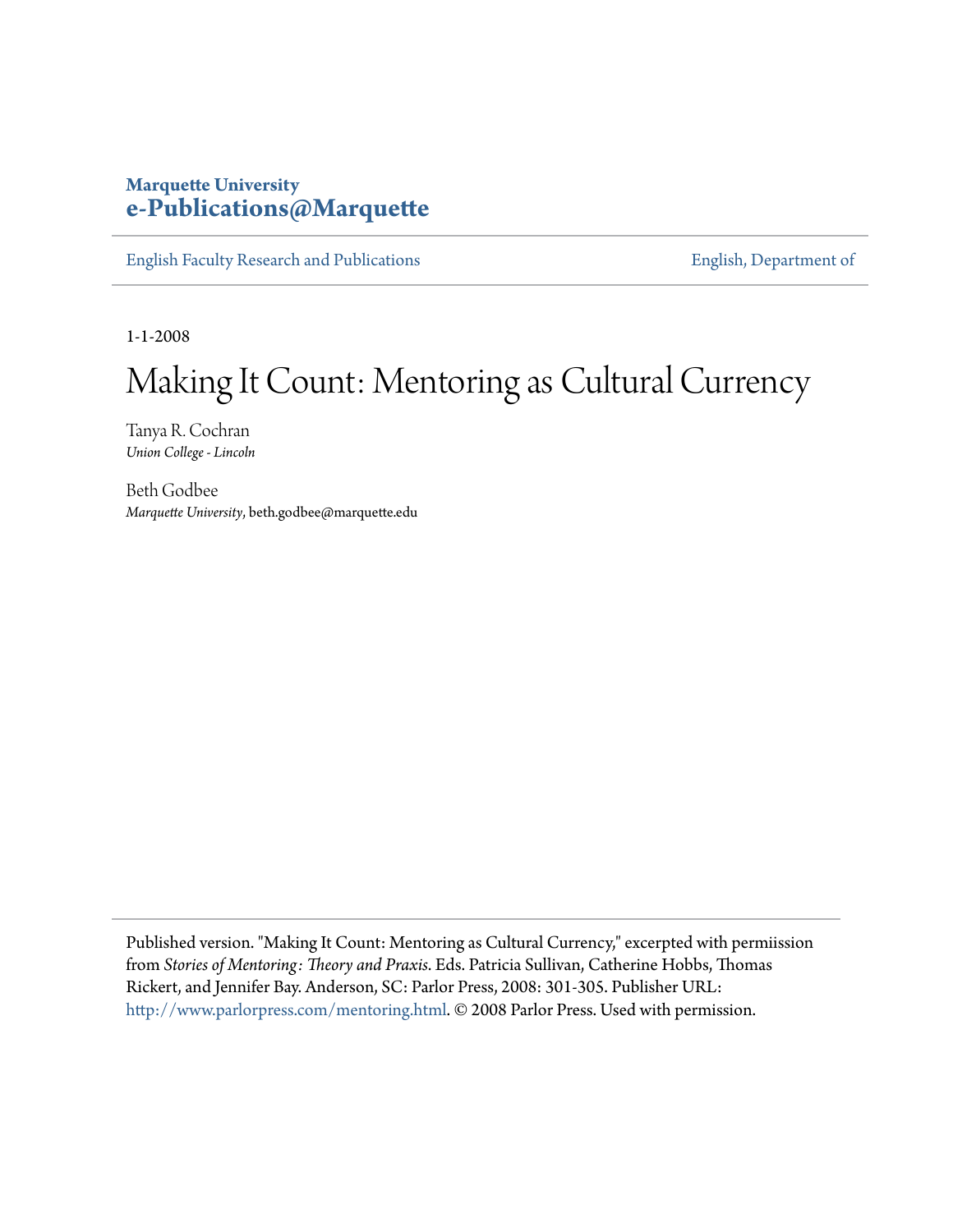# **25 Making It Count: Mentoring as Cultural Currency**

a shoulder

## *Tanya R. Cochran and Beth Godbee*

Mentoring relationships, those meaningful and often affective connections that characterize our work with students and colleagues, by their very nature, defy quantification. Even as we use the banking metaphor to describe our "investment" in others, the "return" for our time, and the "credit" we deserve, many of us who value mentoring for its qualitative and interpersonal nature resist putting our work into numeric terms. Yet in an academic culture that asks us to measure our contributions and quantify our merit, we must prove cultural capital-that we have the currency to back our reputation and contributions. Like business models that illustrate income and expenses, the curriculum vita communicates to others how we spend our professional time and energy. We must demonstrate our worth within the academic world if we are to secure tenure and promotion (like funding for a business). While we certainly believe that academic review should move away from such business and banking models, we recognize that to make such change, we must establish ourselves within this system by conveying our worth to others. To do so, we propose ways of changing the curriculum vita and review portfolio to make mentoring *count* and to establish the value of mentoring as a scholarly activity that must be valued because it is valuable to the academy.

One method of identifying instances of mentoring on the curriculum vita is already practiced to varied extents: listing the names and titles of directed readings, independent studies, theses, and dissertations. Additionally, faculty at smaller liberal arts colleges often include categories such as "Student Presentations" or "Internships Directed" that highlight projects they supervise or otherwise support. Such cat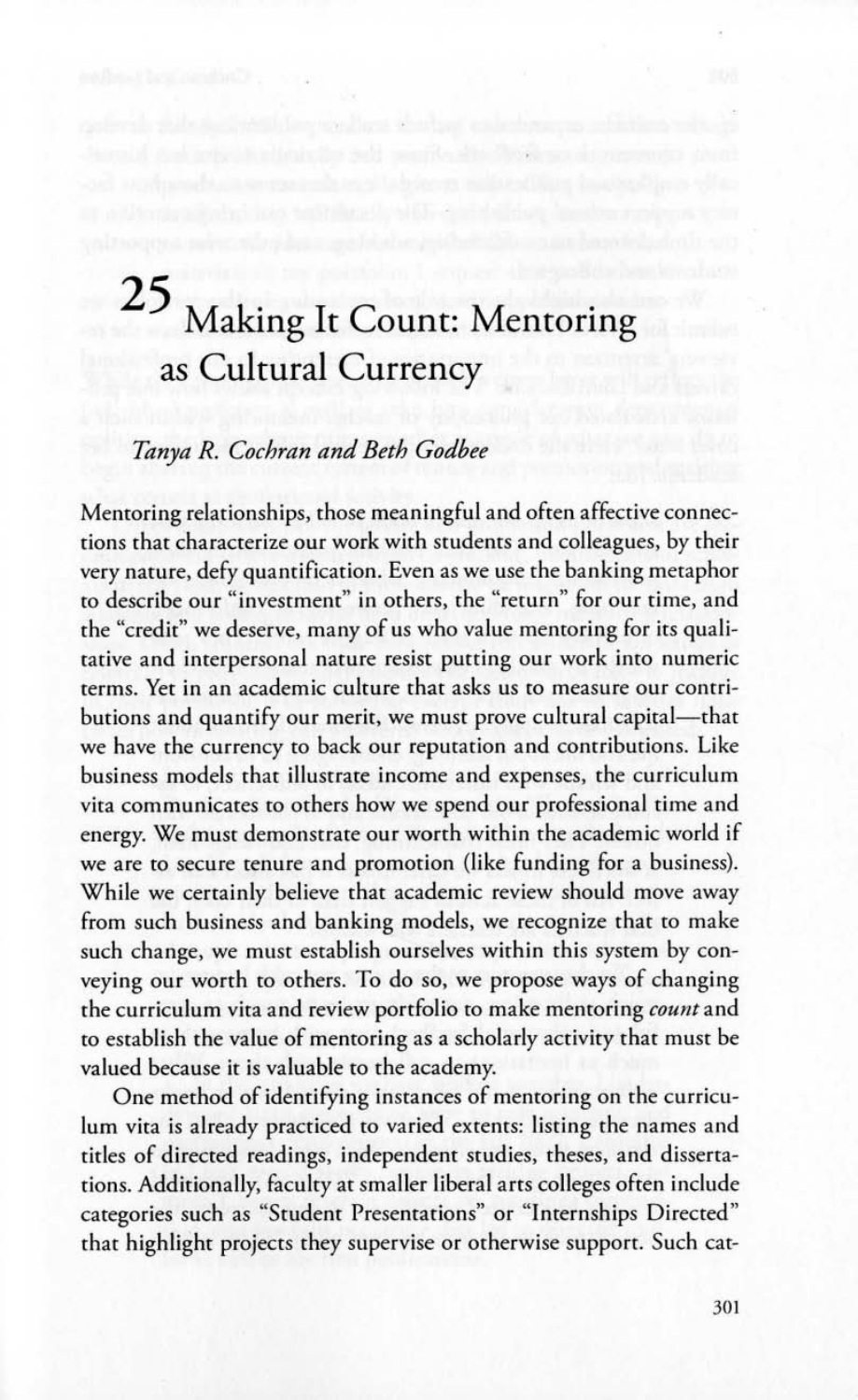egories could be expanded to include student publications that develop from coursework or feedback. Since the curriculum vita has historically emphasized publication records, it makes sense to show how faculty support others' publishing. The document can bring attention to the time devoted to conferencing, advising, and otherwise supporting students and colleagues.

We can also highlight the role of mentoring in the portfolios we submit for review. Portfolio cover letters, for instance, can draw the reviewers' attention to the importance of mentoring in our professional careers and contributions. The following excerpt shows how one professor articulated her philosophy of teacher-mentoring within such a cover letter. Here she underscores the central role of mentoring in her academic life:

> Most of us do not need a book to tell us what the best teachers do.! The best teachers participate in their professional communities, whether by publishing, researching, attending and presenting at conferences, or keeping up with their colleagues' work. They read widely. By making every assignment matter, they challenge and even expect us to stretch our intellectual capabilities, to apply ourselves. They make learning about life and life about learning, encouraging us to confront and wrestle with unfamiliar ideas, to self-reflect, to assume control of our educations, and to collaborate with others. They insist that learning, that knowledge itself, is worthless unless we care, unless it has effect *and* affect. All of these actions suggest that, at their core, the best teachers are teachers who mentor.

> Teacher-mentors make us care not with lectures so much as listening, not with grades so much as careful and substantial feedback, not with homework so much as invitations to collaborate with them. What we remember is not necessarily the articles or books they have published. What we remember is their investment in us: unbelievably quick e-mail responses to last-minute questions (some at 2:31 a.m.), suggested reading lists crafted specifically to our interests, the hour it took us to reply to their query "How is your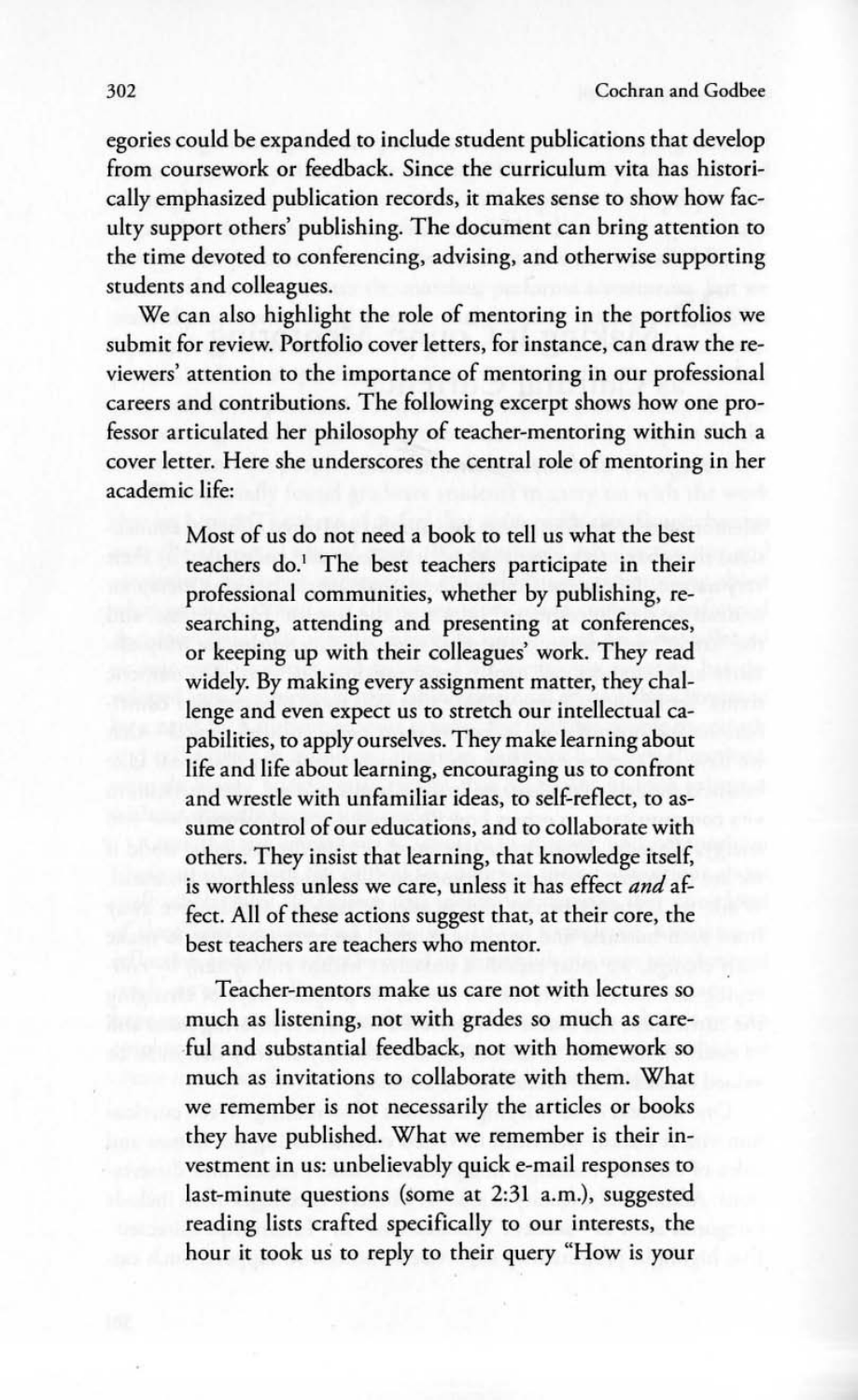#### Making Ir Count

family?" We remember having someone to emulate both professionally and personally. When tenure and promotion committees begin to value affect as equally as effect, they will finally do what teacher-mentors ask: to care. As you consider some of the unconventional materials in my portfolio, I request that you be such a committee, one that recognizes, appreciates, and rewards the commitment required to care.

While the content, tone, and style of such a cover letter will reflect the individual professor as well as take into consideration departmental politics, the letter above offers another example of what we can do to begin altering the current system of tenure and promotion and revising what counts as professional activity.

Other components of the tenure and promotion portfolios are recommendation letters solicited from co-workers, publishers, and scholars in the field. In addition to these letters, we might ask for ones from students and colleagues who have benefited from mentoring relationships. Often students ask their mentors for recommendation letters or referrals; to reciprocate, they could write letters for faculty to include in their portfolios. The following excerpt from one such letter illustrates how mentoring can be overtly recognized and documented:

> I am writing in support of tenure and promotion for Dr. Lisa Burrell<sup>2</sup>, the Director of the Writing Studio and Assistant Professor of English. I have worked with Lisa Burrell for two years, and she has been the most positive and influential part of my master's experience. In fact, she has inspired me to continue my studies through a doctoral program in composition and rhetoric. Lisa's interests in the field have certainly shaped my own, as she has exhibited for me what it means to be an academic in the broadest sense of the word.

> In the two years we have worked together, Lisa has devoted large amounts of time to my academic and professional development. In the fall 2002, I enrolled in Lisa's special topics course on writing centers, and there I began several projects on tutoring, composition, and feminist pedagogy that led to directed studies as well as my first publications.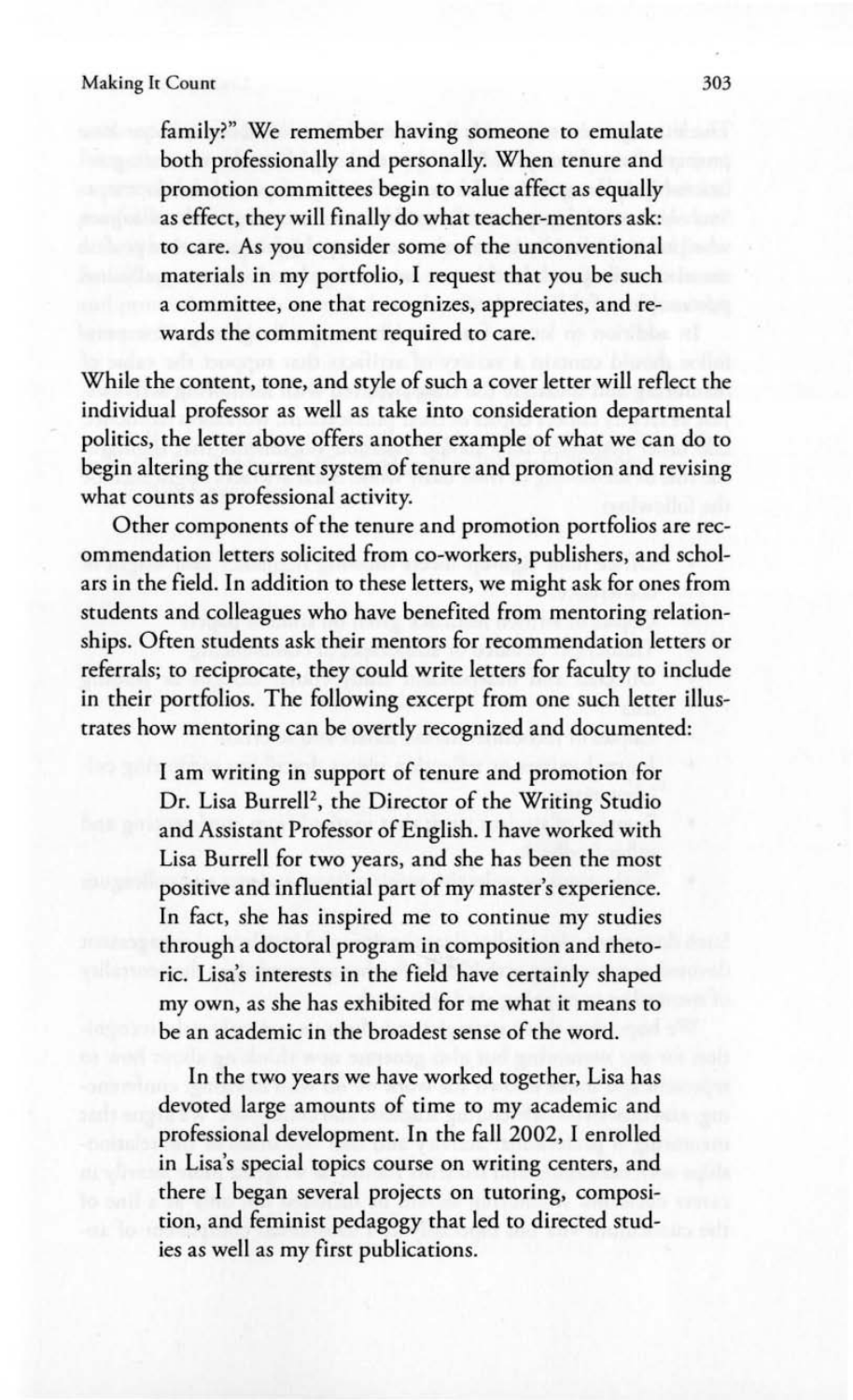The letter goes on to provide detailed information about collaborative projects, the publications Lisa supported, and how the mentoring relationship influenced broader personal and professional development. Such letters might appear alongside ones from esteemed colleagues who praise the faculty member's research, publishing, or other professional contributions. In this way, mentoring becomes an equally important part of their academic pursuits.

In addition to letters from students and colleagues, review portfolios should contain a variety of artifacts that support the value of mentoring and illustrate the time involved with mentoring activities. Just as faculty collect copies of their publications, workshop handouts, and other materials, they should assemble documents that highlight the role of mentoring in their daily work. Such artifacts might include the following:

- Office hour sign-up sheets showing frequency and length of conferences
- Copies of written feedback given on student papers
- Transcripts of video or audiotapes of conferencing
- Directed and independent study course designs or reading lists
- Copies of recommendation letters and referrals
- Journal entries or reflection pieces describing mentoring collaborations
- Samples of student work that resulted from conferencing and other feedback
- Evaluations or reflective writing from students and colleagues

Such documentation makes clear the time and intellectual engagement devoted to mentoring activities. It further acknowledges the centrality of mentoring to ongoing academic work.

We hope that these strategies may help us not only gain recognition for our mentoring but also generate new thinking about how to represent and make known the work we do with advising, conferencing, and otherwise befriending students and colleagues. We argue that mentoring *is* professional activity and that outcomes of the relationships with colleagues and students should be weighed more heavily in career decisions. Mentoring should be included not only as a line of the curriculum vita but especially as a substantial component of an-